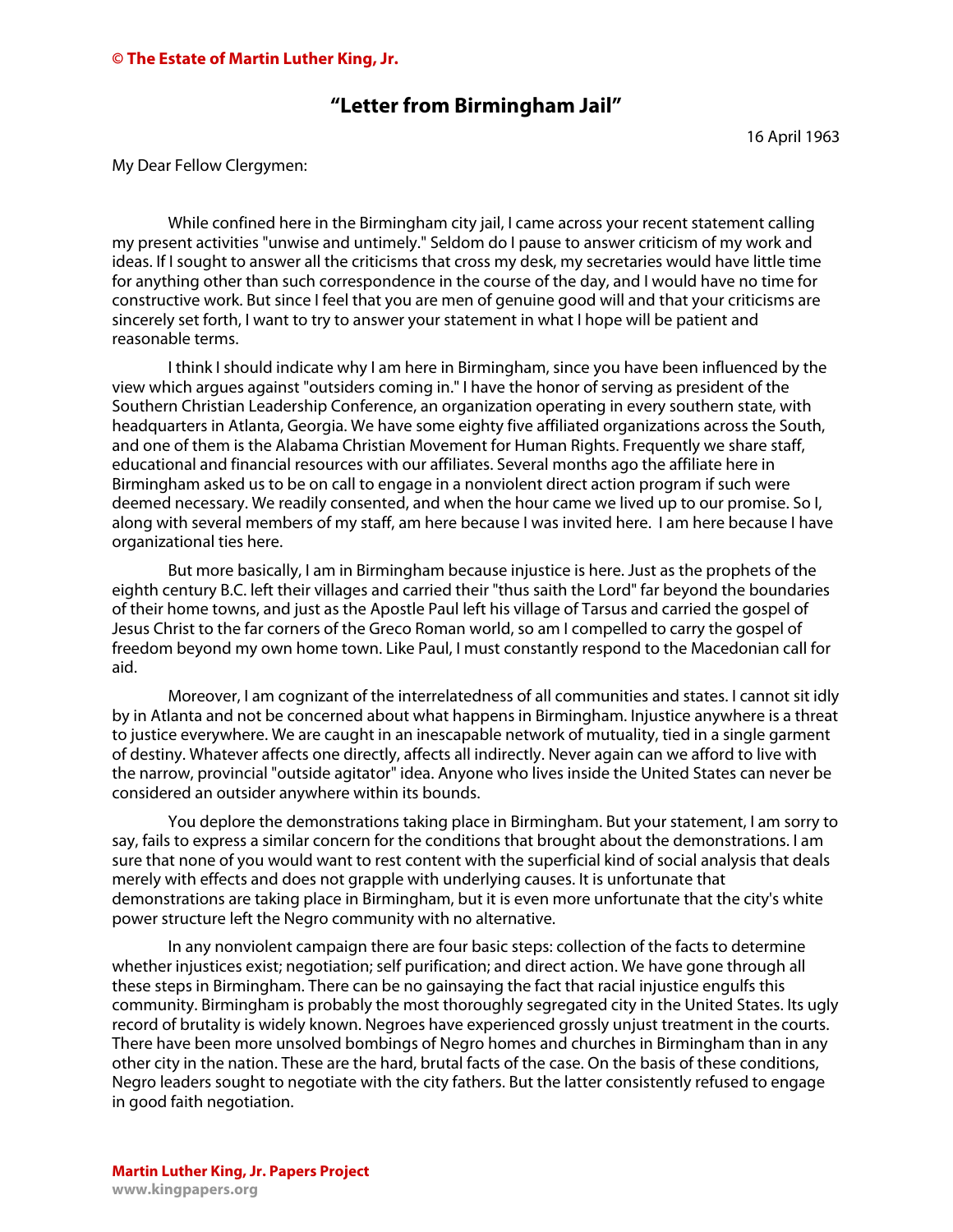Then, last September, came the opportunity to talk with leaders of Birmingham's economic community. In the course of the negotiations, certain promises were made by the merchants--for example, to remove the stores' humiliating racial signs. On the basis of these promises, the Reverend Fred Shuttlesworth and the leaders of the Alabama Christian Movement for Human Rights agreed to a moratorium on all demonstrations. As the weeks and months went by, we realized that we were the victims of a broken promise. A few signs, briefly removed, returned; the others remained.

As in so many past experiences, our hopes had been blasted, and the shadow of deep disappointment settled upon us. We had no alternative except to prepare for direct action, whereby we would present our very bodies as a means of laying our case before the conscience of the local and the national community. Mindful of the difficulties involved, we decided to undertake a process of self purification. We began a series of workshops on nonviolence, and we repeatedly asked ourselves: "Are you able to accept blows without retaliating?" "Are you able to endure the ordeal of jail?" We decided to schedule our direct action program for the Easter season, realizing that except for Christmas, this is the main shopping period of the year. Knowing that a strong economic-withdrawal program would be the by product of direct action, we felt that this would be the best time to bring pressure to bear on the merchants for the needed change.

Then it occurred to us that Birmingham's mayoral election was coming up in March, and we speedily decided to postpone action until after election day. When we discovered that the Commissioner of Public Safety, Eugene "Bull" Connor, had piled up enough votes to be in the run off, we decided again to postpone action until the day after the run off so that the demonstrations could not be used to cloud the issues. Like many others, we waited to see Mr. Connor defeated, and to this end we endured postponement after postponement. Having aided in this community need, we felt that our direct action program could be delayed no longer.

You may well ask: "Why direct action? Why sit ins, marches and so forth? Isn't negotiation a better path?" You are quite right in calling for negotiation. Indeed, this is the very purpose of direct action. Nonviolent direct action seeks to create such a crisis and foster such a tension that a community which has constantly refused to negotiate is forced to confront the issue. It seeks so to dramatize the issue that it can no longer be ignored. My citing the creation of tension as part of the work of the nonviolent resister may sound rather shocking. But I must confess that I am not afraid of the word "tension." I have earnestly opposed violent tension, but there is a type of constructive, nonviolent tension which is necessary for growth. Just as Socrates felt that it was necessary to create a tension in the mind so that individuals could rise from the bondage of myths and half truths to the unfettered realm of creative analysis and objective appraisal, so must we see the need for nonviolent gadflies to create the kind of tension in society that will help men rise from the dark depths of prejudice and racism to the majestic heights of understanding and brotherhood.

The purpose of our direct action program is to create a situation so crisis packed that it will inevitably open the door to negotiation. I therefore concur with you in your call for negotiation. Too long has our beloved Southland been bogged down in a tragic effort to live in monologue rather than dialogue.

 One of the basic points in your statement is that the action that I and my associates have taken in Birmingham is untimely. Some have asked: "Why didn't you give the new city administration time to act?" The only answer that I can give to this query is that the new Birmingham administration must be prodded about as much as the outgoing one, before it will act. We are sadly mistaken if we feel that the election of Albert Boutwell as mayor will bring the millennium to Birmingham. While Mr. Boutwell is a much more gentle person than Mr. Connor, they are both segregationists, dedicated to maintenance of the status quo. I have hope that Mr. Boutwell will be reasonable enough to see the futility of massive resistance to desegregation. But he will not see this without pressure from devotees of civil rights. My friends, I must say to you that we have not made a single gain in civil rights without determined legal and nonviolent pressure. Lamentably, it is an historical fact that privileged groups seldom give up their privileges voluntarily. Individuals may see the moral light and voluntarily give up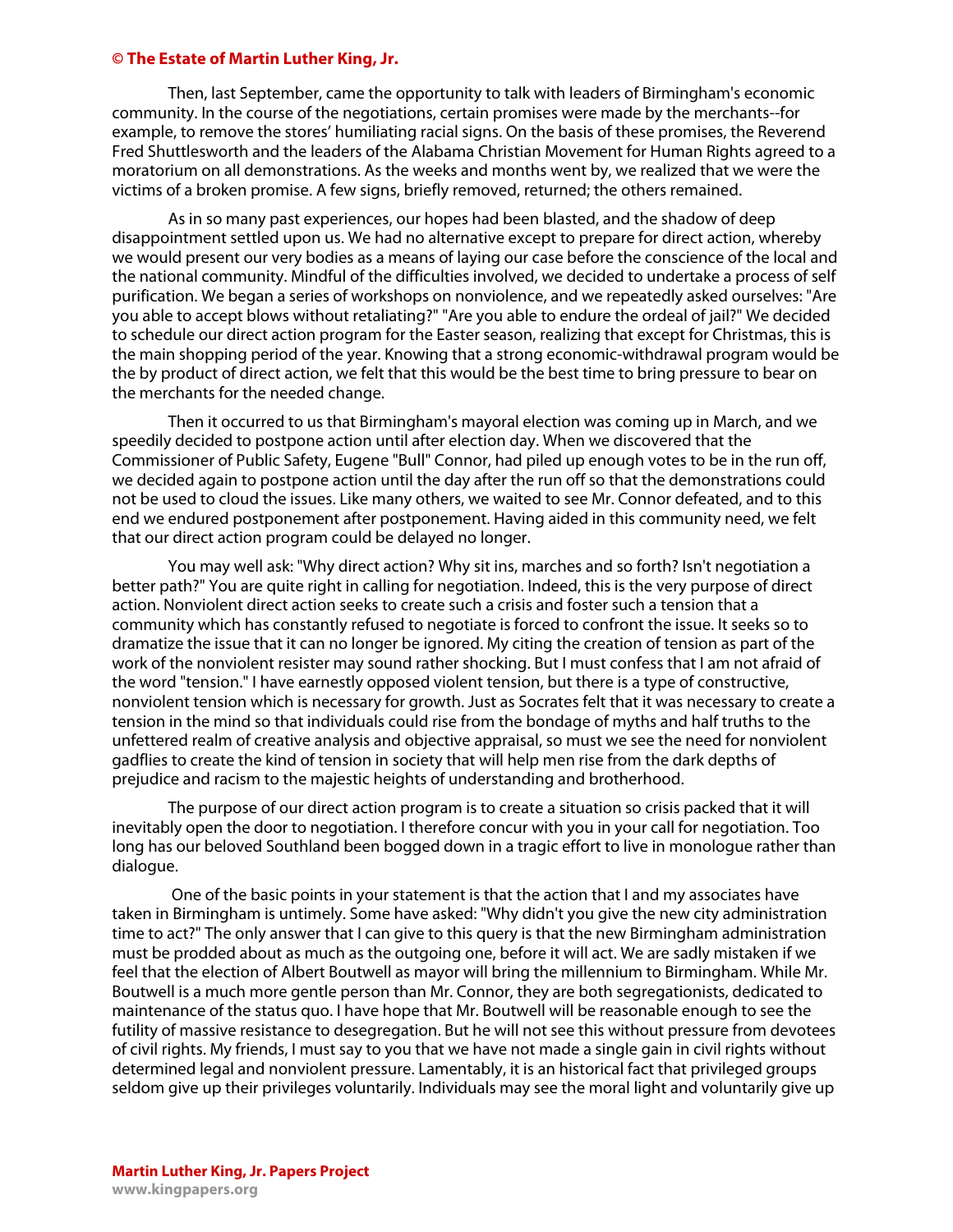their unjust posture; but, as Reinhold Niebuhr has reminded us, groups tend to be more immoral than individuals.

We know through painful experience that freedom is never voluntarily given by the oppressor; it must be demanded by the oppressed. Frankly, I have yet to engage in a direct action campaign that was "well timed" in the view of those who have not suffered unduly from the disease of segregation. For years now I have heard the word "Wait!" It rings in the ear of every Negro with piercing familiarity. This "Wait" has almost always meant "Never." We must come to see, with one of our distinguished jurists, that "justice too long delayed is justice denied."

We have waited for more than 340 years for our constitutional and God given rights. The nations of Asia and Africa are moving with jetlike speed toward gaining political independence, but we still creep at horse and buggy pace toward gaining a cup of coffee at a lunch counter. Perhaps it is easy for those who have never felt the stinging darts of segregation to say, "Wait." But when you have seen vicious mobs lynch your mothers and fathers at will and drown your sisters and brothers at whim; when you have seen hate filled policemen curse, kick and even kill your black brothers and sisters; when you see the vast majority of your twenty million Negro brothers smothering in an airtight cage of poverty in the midst of an affluent society; when you suddenly find your tongue twisted and your speech stammering as you seek to explain to your six year old daughter why she can't go to the public amusement park that has just been advertised on television, and see tears welling up in her eyes when she is told that Funtown is closed to colored children, and see ominous clouds of inferiority beginning to form in her little mental sky, and see her beginning to distort her personality by developing an unconscious bitterness toward white people; when you have to concoct an answer for a five year old son who is asking: "Daddy, why do white people treat colored people so mean?"; when you take a cross county drive and find it necessary to sleep night after night in the uncomfortable corners of your automobile because no motel will accept you; when you are humiliated day in and day out by nagging signs reading "white" and "colored"; when your first name becomes "nigger," your middle name becomes "boy" (however old you are) and your last name becomes "John," and your wife and mother are never given the respected title "Mrs."; when you are harried by day and haunted by night by the fact that you are a Negro, living constantly at tiptoe stance, never quite knowing what to expect next, and are plagued with inner fears and outer resentments; when you are forever fighting a degenerating sense of "nobodiness"--then you will understand why we find it difficult to wait. There comes a time when the cup of endurance runs over, and men are no longer willing to be plunged into the abyss of despair. I hope, sirs, you can understand our legitimate and unavoidable impatience.

 You express a great deal of anxiety over our willingness to break laws. This is certainly a legitimate concern. Since we so diligently urge people to obey the Supreme Court's decision of 1954 outlawing segregation in the public schools, at first glance it may seem rather paradoxical for us consciously to break laws. One may well ask: "How can you advocate breaking some laws and obeying others?" The answer lies in the fact that there are two types of laws: just and unjust. I would be the first to advocate obeying just laws. One has not only a legal but a moral responsibility to obey just laws. Conversely, one has a moral responsibility to disobey unjust laws. I would agree with St. Augustine that "an unjust law is no law at all."

Now, what is the difference between the two? How does one determine whether a law is just or unjust? A just law is a man made code that squares with the moral law or the law of God. An unjust law is a code that is out of harmony with the moral law. To put it in the terms of St. Thomas Aquinas: An unjust law is a human law that is not rooted in eternal law and natural law. Any law that uplifts human personality is just. Any law that degrades human personality is unjust. All segregation statutes are unjust because segregation distorts the soul and damages the personality. It gives the segregator a false sense of superiority and the segregated a false sense of inferiority. Segregation, to use the terminology of the Jewish philosopher Martin Buber, substitutes an "I it" relationship for an "I thou" relationship and ends up relegating persons to the status of things. Hence segregation is not only politically, economically and sociologically unsound, it is morally wrong and sinful. Paul Tillich has said that sin is separation. Is not segregation an existential expression of man's tragic separation, his awful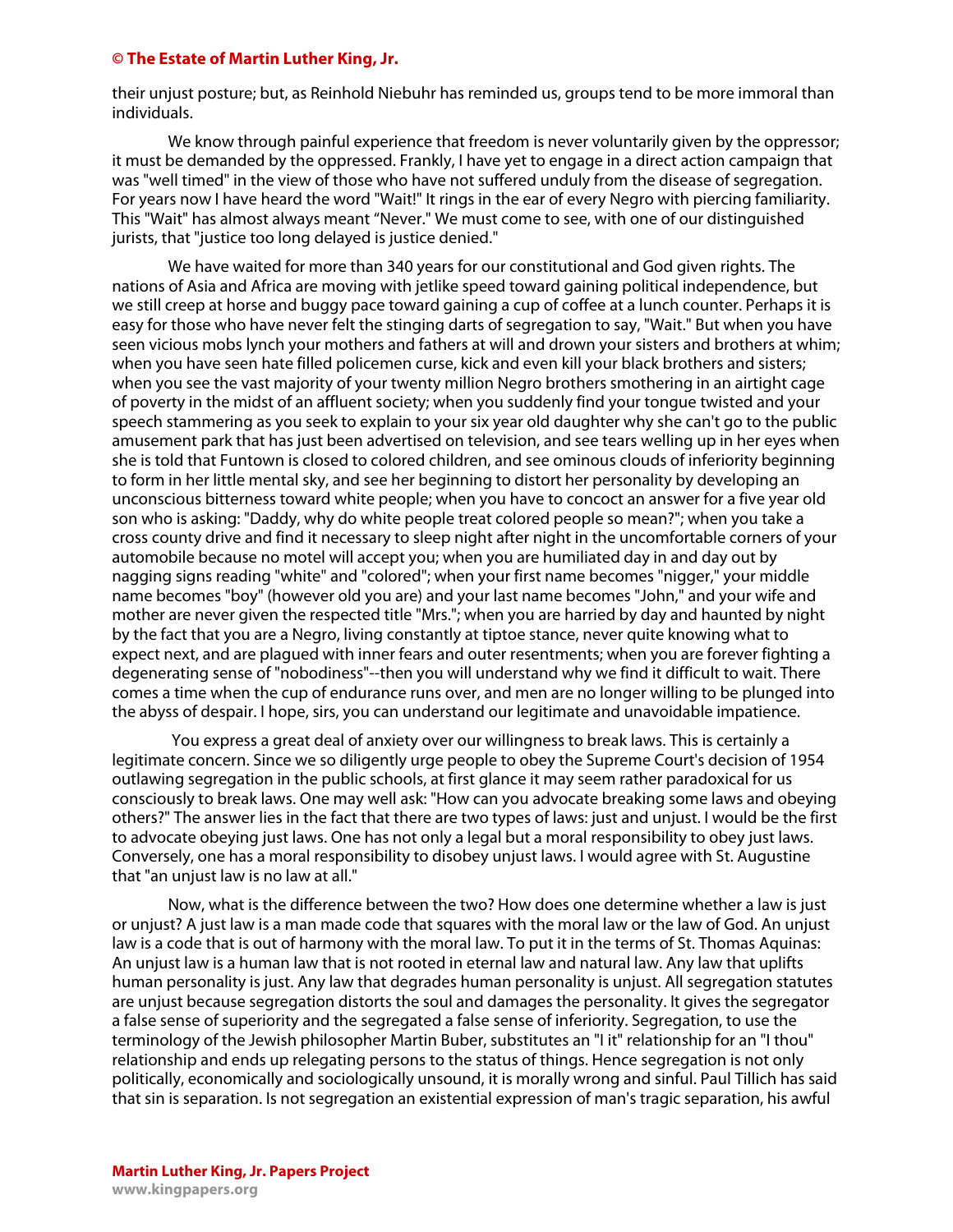estrangement, his terrible sinfulness? Thus it is that I can urge men to obey the 1954 decision of the Supreme Court, for it is morally right; and I can urge them to disobey segregation ordinances, for they are morally wrong.

Let us consider a more concrete example of just and unjust laws. An unjust law is a code that a numerical or power majority group compels a minority group to obey but does not make binding on itself. This is difference made legal. By the same token, a just law is a code that a majority compels a minority to follow and that it is willing to follow itself. This is sameness made legal.

Let me give another explanation. A law is unjust if it is inflicted on a minority that, as a result of being denied the right to vote, had no part in enacting or devising the law. Who can say that the legislature of Alabama which set up that state's segregation laws was democratically elected? Throughout Alabama all sorts of devious methods are used to prevent Negroes from becoming registered voters, and there are some counties in which, even though Negroes constitute a majority of the population, not a single Negro is registered. Can any law enacted under such circumstances be considered democratically structured?

Sometimes a law is just on its face and unjust in its application. For instance, I have been arrested on a charge of parading without a permit. Now, there is nothing wrong in having an ordinance which requires a permit for a parade. But such an ordinance becomes unjust when it is used to maintain segregation and to deny citizens the First-Amendment privilege of peaceful assembly and protest.

I hope you are able to see the distinction I am trying to point out. In no sense do I advocate evading or defying the law, as would the rabid segregationist. That would lead to anarchy. One who breaks an unjust law must do so openly, lovingly, and with a willingness to accept the penalty. I submit that an individual who breaks a law that conscience tells him is unjust, and who willingly accepts the penalty of imprisonment in order to arouse the conscience of the community over its injustice, is in reality expressing the highest respect for law.

Of course, there is nothing new about this kind of civil disobedience. It was evidenced sublimely in the refusal of Shadrach, Meshach and Abednego to obey the laws of Nebuchadnezzar, on the ground that a higher moral law was at stake. It was practiced superbly by the early Christians, who were willing to face hungry lions and the excruciating pain of chopping blocks rather than submit to certain unjust laws of the Roman Empire. To a degree, academic freedom is a reality today because Socrates practiced civil disobedience. In our own nation, the Boston Tea Party represented a massive act of civil disobedience.

We should never forget that everything Adolf Hitler did in Germany was "legal" and everything the Hungarian freedom fighters did in Hungary was "illegal." It was "illegal" to aid and comfort a Jew in Hitler's Germany. Even so, I am sure that, had I lived in Germany at the time, I would have aided and comforted my Jewish brothers. If today I lived in a Communist country where certain principles dear to the Christian faith are suppressed, I would openly advocate disobeying that country's antireligious laws.

I must make two honest confessions to you, my Christian and Jewish brothers. First, I must confess that over the past few years I have been gravely disappointed with the white moderate. I have almost reached the regrettable conclusion that the Negro's great stumbling block in his stride toward freedom is not the White Citizen's Counciler or the Ku Klux Klanner, but the white moderate, who is more devoted to "order" than to justice; who prefers a negative peace which is the absence of tension to a positive peace which is the presence of justice; who constantly says: "I agree with you in the goal you seek, but I cannot agree with your methods of direct action"; who paternalistically believes he can set the timetable for another man's freedom; who lives by a mythical concept of time and who constantly advises the Negro to wait for a "more convenient season." Shallow understanding from people of good will is more frustrating than absolute misunderstanding from people of ill will. Lukewarm acceptance is much more bewildering than outright rejection.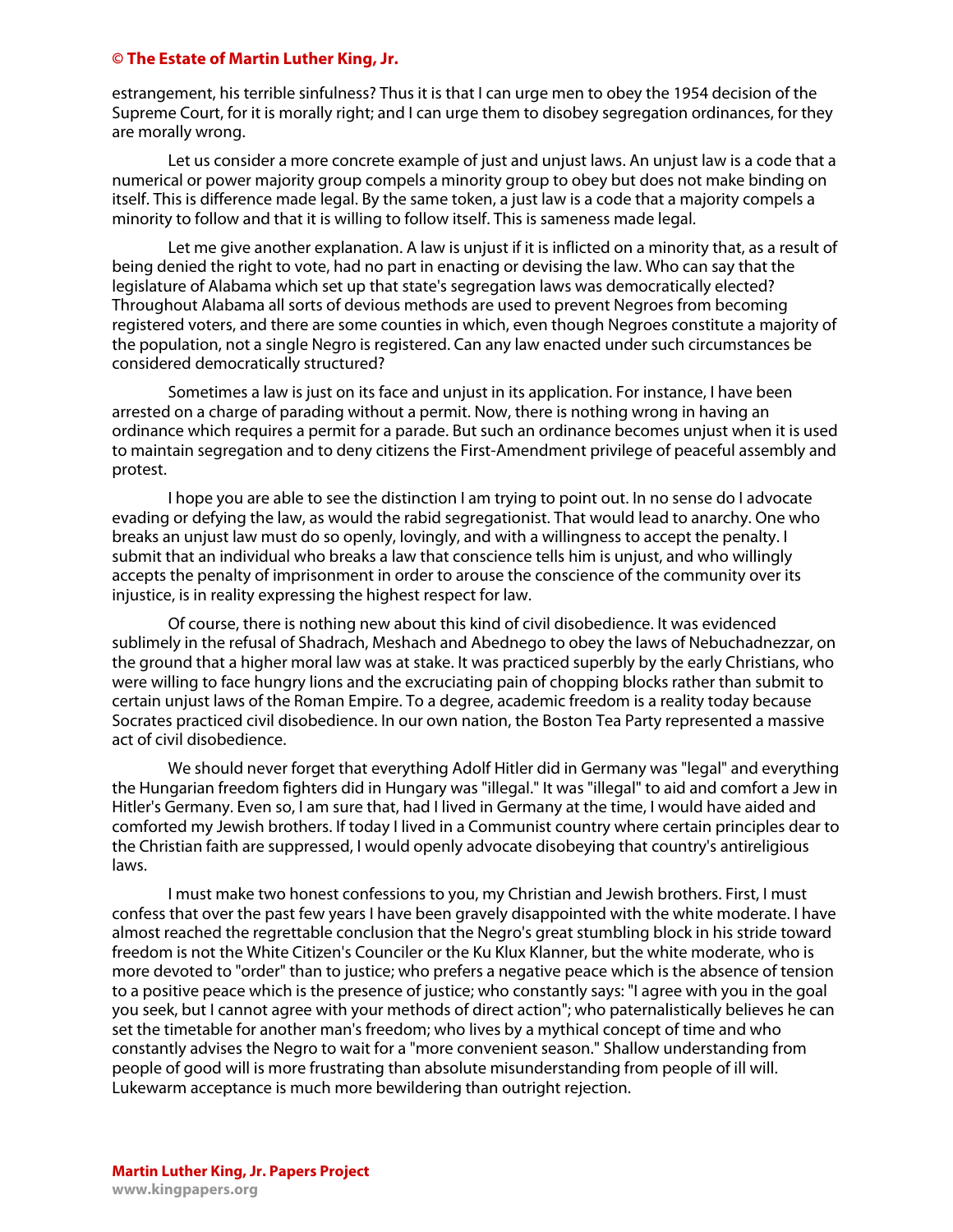I had hoped that the white moderate would understand that law and order exist for the purpose of establishing justice and that when they fail in this purpose they become the dangerously structured dams that block the flow of social progress. I had hoped that the white moderate would understand that the present tension in the South is a necessary phase of the transition from an obnoxious negative peace, in which the Negro passively accepted his unjust plight, to a substantive and positive peace, in which all men will respect the dignity and worth of human personality. Actually, we who engage in nonviolent direct action are not the creators of tension. We merely bring to the surface the hidden tension that is already alive. We bring it out in the open, where it can be seen and dealt with. Like a boil that can never be cured so long as it is covered up but must be opened with all its ugliness to the natural medicines of air and light, injustice must be exposed, with all the tension its exposure creates, to the light of human conscience and the air of national opinion before it can be cured.

In your statement you assert that our actions, even though peaceful, must be condemned because they precipitate violence. But is this a logical assertion? Isn't this like condemning a robbed man because his possession of money precipitated the evil act of robbery? Isn't this like condemning Socrates because his unswerving commitment to truth and his philosophical inquiries precipitated the act by the misguided populace in which they made him drink hemlock? Isn't this like condemning Jesus because his unique God consciousness and never ceasing devotion to God's will precipitated the evil act of crucifixion? We must come to see that, as the federal courts have consistently affirmed, it is wrong to urge an individual to cease his efforts to gain his basic constitutional rights because the quest may precipitate violence. Society must protect the robbed and punish the robber.

I had also hoped that the white moderate would reject the myth concerning time in relation to the struggle for freedom. I have just received a letter from a white brother in Texas. He writes: "All Christians know that the colored people will receive equal rights eventually, but it is possible that you are in too great a religious hurry. It has taken Christianity almost two thousand years to accomplish what it has. The teachings of Christ take time to come to earth." Such an attitude stems from a tragic misconception of time, from the strangely irrational notion that there is something in the very flow of time that will inevitably cure all ills. Actually, time itself is neutral; it can be used either destructively or constructively. More and more I feel that the people of ill will have used time much more effectively than have the people of good will. We will have to repent in this generation not merely for the hateful words and actions of the bad people but for the appalling silence of the good people. Human progress never rolls in on wheels of inevitability; it comes through the tireless efforts of men willing to be co workers with God, and without this hard work, time itself becomes an ally of the forces of social stagnation. We must use time creatively, in the knowledge that the time is always ripe to do right. Now is the time to make real the promise of democracy and transform our pending national elegy into a creative psalm of brotherhood. Now is the time to lift our national policy from the quicksand of racial injustice to the solid rock of human dignity.

You speak of our activity in Birmingham as extreme. At first I was rather disappointed that fellow clergymen would see my nonviolent efforts as those of an extremist. I began thinking about the fact that I stand in the middle of two opposing forces in the Negro community. One is a force of complacency, made up in part of Negroes who, as a result of long years of oppression, are so drained of self respect and a sense of "somebodiness" that they have adjusted to segregation; and in part of a few middle-class Negroes who, because of a degree of academic and economic security and because in some ways they profit by segregation, have become insensitive to the problems of the masses. The other force is one of bitterness and hatred, and it comes perilously close to advocating violence. It is expressed in the various black nationalist groups that are springing up across the nation, the largest and best known being Elijah Muhammad's Muslim movement. Nourished by the Negro's frustration over the continued existence of racial discrimination, this movement is made up of people who have lost faith in America, who have absolutely repudiated Christianity, and who have concluded that the white man is an incorrigible "devil."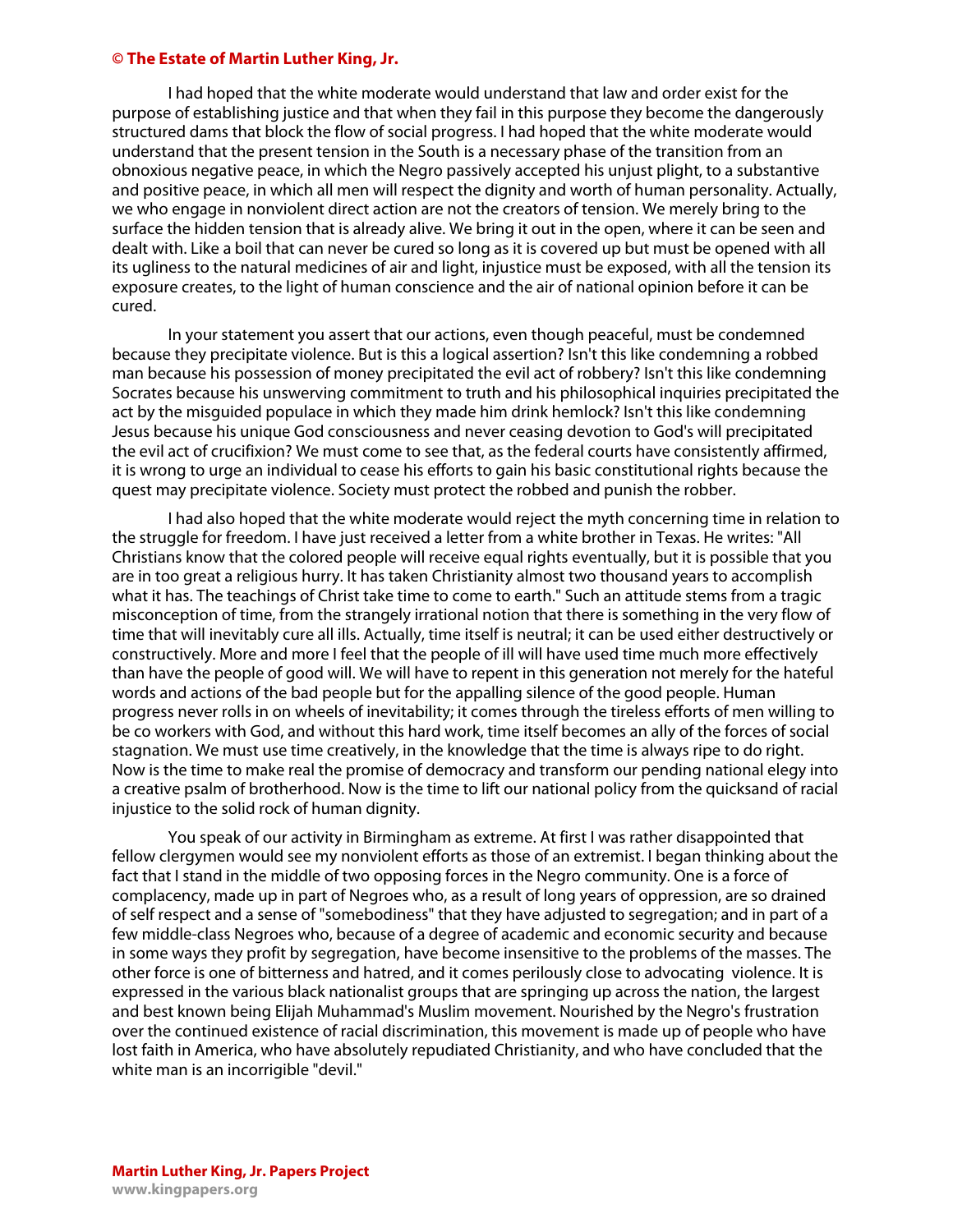I have tried to stand between these two forces, saying that we need emulate neither the "do nothingism" of the complacent nor the hatred and despair of the black nationalist. For there is the more excellent way of love and nonviolent protest. I am grateful to God that, through the influence of the Negro church, the way of nonviolence became an integral part of our struggle.

If this philosophy had not emerged, by now many streets of the South would, I am convinced, be flowing with blood. And I am further convinced that if our white brothers dismiss as "rabble rousers" and "outside agitators" those of us who employ nonviolent direct action, and if they refuse to support our nonviolent efforts, millions of Negroes will, out of frustration and despair, seek solace and security in black nationalist ideologies--a development that would inevitably lead to a frightening racial nightmare.

Oppressed people cannot remain oppressed forever. The yearning for freedom eventually manifests itself, and that is what has happened to the American Negro. Something within has reminded him of his birthright of freedom, and something without has reminded him that it can be gained. Consciously or unconsciously, he has been caught up by the Zeitgeist, and with his black brothers of Africa and his brown and yellow brothers of Asia, South America and the Caribbean, the United States Negro is moving with a sense of great urgency toward the promised land of racial justice. If one recognizes this vital urge that has engulfed the Negro community, one should readily understand why public demonstrations are taking place. The Negro has many pent up resentments and latent frustrations, and he must release them. So let him march; let him make prayer pilgrimages to the city hall; let him go on freedom rides -and try to understand why he must do so. If his repressed emotions are not released in nonviolent ways, they will seek expression through violence; this is not a threat but a fact of history. So I have not said to my people: "Get rid of your discontent." Rather, I have tried to say that this normal and healthy discontent can be channeled into the creative outlet of nonviolent direct action. And now this approach is being termed extremist.

But though I was initially disappointed at being categorized as an extremist, as I continued to think about the matter I gradually gained a measure of satisfaction from the label. Was not Jesus an extremist for love: "Love your enemies, bless them that curse you, do good to them that hate you, and pray for them which despitefully use you, and persecute you." Was not Amos an extremist for justice: "Let justice roll down like waters and righteousness like an ever flowing stream." Was not Paul an extremist for the Christian gospel: "I bear in my body the marks of the Lord Jesus." Was not Martin Luther an extremist: "Here I stand; I cannot do otherwise, so help me God." And John Bunyan: "I will stay in jail to the end of my days before I make a butchery of my conscience." And Abraham Lincoln: "This nation cannot survive half slave and half free." And Thomas Jefferson: "We hold these truths to be self evident, that all men are created equal . . ." So the question is not whether we will be extremists, but what kind of extremists we will be. Will we be extremists for hate or for love? Will we be extremists for the preservation of injustice or for the extension of justice? In that dramatic scene on Calvary's hill three men were crucified. We must never forget that all three were crucified for the same crime--the crime of extremism. Two were extremists for immorality, and thus fell below their environment. The other, Jesus Christ, was an extremist for love, truth and goodness, and thereby rose above his environment. Perhaps the South, the nation and the world are in dire need of creative extremists.

I had hoped that the white moderate would see this need. Perhaps I was too optimistic; perhaps I expected too much. I suppose I should have realized that few members of the oppressor race can understand the deep groans and passionate yearnings of the oppressed race, and still fewer have the vision to see that injustice must be rooted out by strong, persistent and determined action. I am thankful, however, that some of our white brothers in the South have grasped the meaning of this social revolution and committed themselves to it. They are still all too few in quantity, but they are big in quality. Some -such as Ralph McGill, Lillian Smith, Harry Golden, James McBride Dabbs, Ann Braden and Sarah Patton Boyle--have written about our struggle in eloquent and prophetic terms. Others have marched with us down nameless streets of the South. They have languished in filthy, roach infested jails, suffering the abuse and brutality of policemen who view them as "dirty nigger-lovers."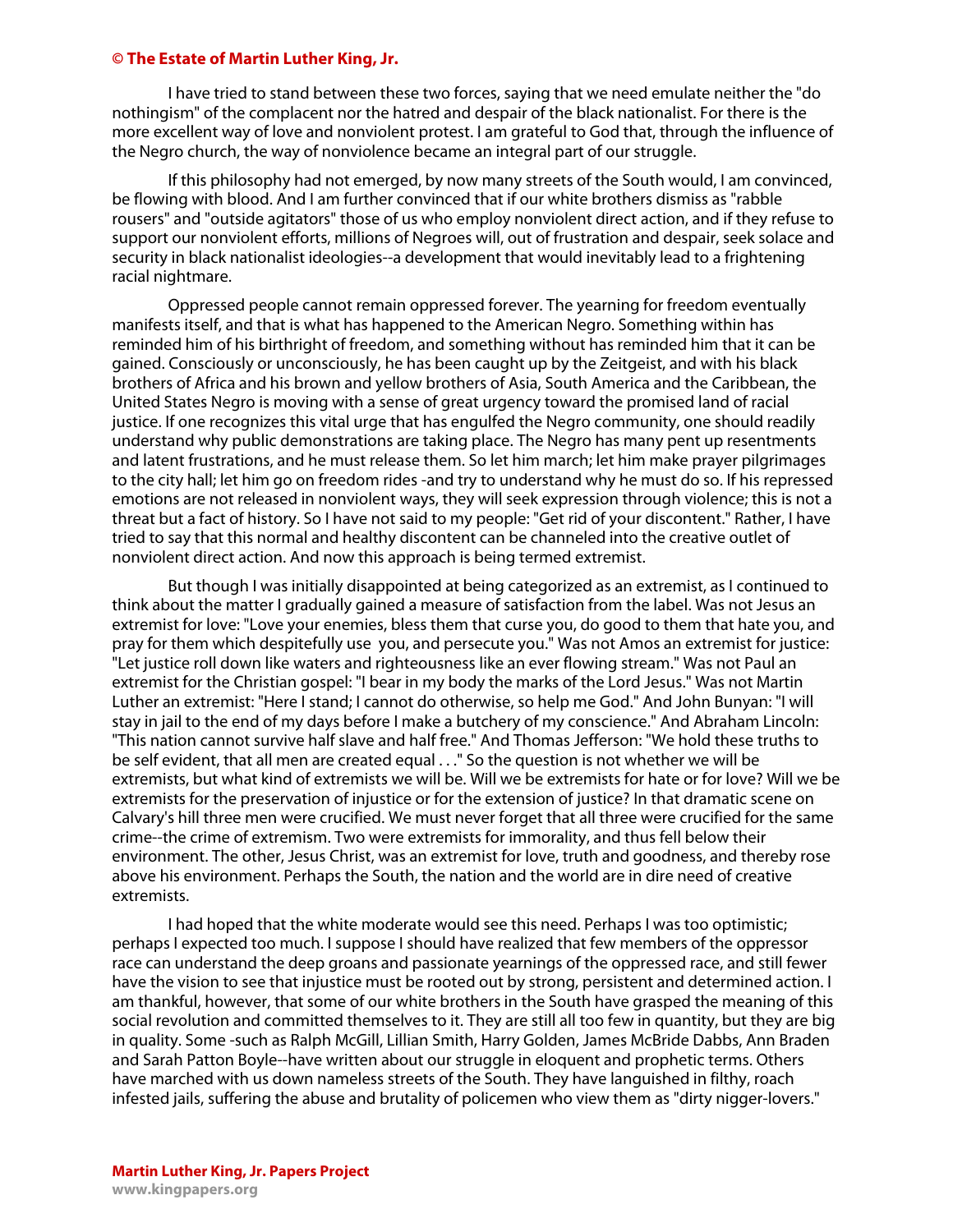Unlike so many of their moderate brothers and sisters, they have recognized the urgency of the moment and sensed the need for powerful "action" antidotes to combat the disease of segregation.

Let me take note of my other major disappointment. I have been so greatly disappointed with the white church and its leadership. Of course, there are some notable exceptions. I am not unmindful of the fact that each of you has taken some significant stands on this issue. I commend you, Reverend Stallings, for your Christian stand on this past Sunday, in welcoming Negroes to your worship service on a nonsegregated basis. I commend the Catholic leaders of this state for integrating Spring Hill College several years ago.

But despite these notable exceptions, I must honestly reiterate that I have been disappointed with the church. I do not say this as one of those negative critics who can always find something wrong with the church. I say this as a minister of the gospel, who loves the church; who was nurtured in its bosom; who has been sustained by its spiritual blessings and who will remain true to it as long as the cord of life shall lengthen.

When I was suddenly catapulted into the leadership of the bus protest in Montgomery, Alabama, a few years ago, I felt we would be supported by the white church. I felt that the white ministers, priests and rabbis of the South would be among our strongest allies. Instead, some have been outright opponents, refusing to understand the freedom movement and misrepresenting its leaders; all too many others have been more cautious than courageous and have remained silent behind the anesthetizing security of stained glass windows.

In spite of my shattered dreams, I came to Birmingham with the hope that the white religious leadership of this community would see the justice of our cause and, with deep moral concern, would serve as the channel through which our just grievances could reach the power structure. I had hoped that each of you would understand. But again I have been disappointed.

I have heard numerous southern religious leaders admonish their worshipers to comply with a desegregation decision because it is the law, but I have longed to hear white ministers declare: "Follow this decree because integration is morally right and because the Negro is your brother." In the midst of blatant injustices inflicted upon the Negro, I have watched white churchmen stand on the sideline and mouth pious irrelevancies and sanctimonious trivialities. In the midst of a mighty struggle to rid our nation of racial and economic injustice, I have heard many ministers say: "Those are social issues, with which the gospel has no real concern." And I have watched many churches commit themselves to a completely other worldly religion which makes a strange, un-Biblical distinction between body and soul, between the sacred and the secular.

I have traveled the length and breadth of Alabama, Mississippi and all the other southern states. On sweltering summer days and crisp autumn mornings I have looked at the South's beautiful churches with their lofty spires pointing heavenward. I have beheld the impressive outlines of her massive religious education buildings. Over and over I have found myself asking: "What kind of people worship here? Who is their God? Where were their voices when the lips of Governor Barnett dripped with words of interposition and nullification? Where were they when Governor Wallace gave a clarion call for defiance and hatred? Where were their voices of support when bruised and weary Negro men and women decided to rise from the dark dungeons of complacency to the bright hills of creative protest?"

Yes, these questions are still in my mind. In deep disappointment I have wept over the laxity of the church. But be assured that my tears have been tears of love. There can be no deep disappointment where there is not deep love. Yes, I love the church. How could I do otherwise? I am in the rather unique position of being the son, the grandson and the great grandson of preachers. Yes, I see the church as the body of Christ. But, oh! How we have blemished and scarred that body through social neglect and through fear of being nonconformists.

There was a time when the church was very powerful--in the time when the early Christians rejoiced at being deemed worthy to suffer for what they believed. In those days the church was not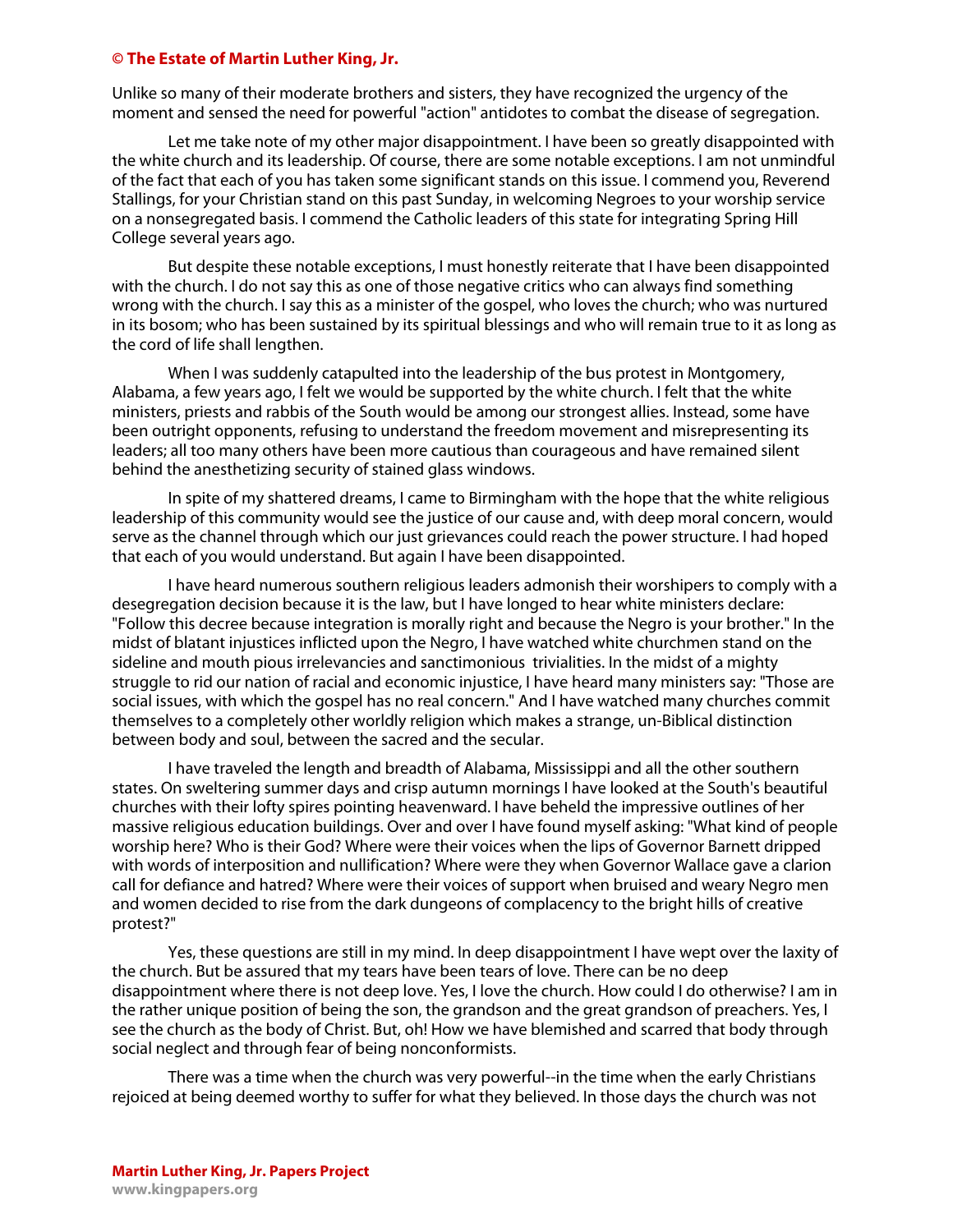merely a thermometer that recorded the ideas and principles of popular opinion; it was a thermostat that transformed the mores of society. Whenever the early Christians entered a town, the people in power became disturbed and immediately sought to convict the Christians for being "disturbers of the peace" and "outside agitators."' But the Christians pressed on, in the conviction that they were "a colony of heaven," called to obey God rather than man. Small in number, they were big in commitment. They were too God-intoxicated to be "astronomically intimidated." By their effort and example they brought an end to such ancient evils as infanticide and gladiatorial contests.

Things are different now. So often the contemporary church is a weak, ineffectual voice with an uncertain sound. So often it is an archdefender of the status quo. Far from being disturbed by the presence of the church, the power structure of the average community is consoled by the church's silent--and often even vocal--sanction of things as they are.

But the judgment of God is upon the church as never before. If today's church does not recapture the sacrificial spirit of the early church, it will lose its authenticity, forfeit the loyalty of millions, and be dismissed as an irrelevant social club with no meaning for the twentieth century. Every day I meet young people whose disappointment with the church has turned into outright disgust.

Perhaps I have once again been too optimistic. Is organized religion too inextricably bound to the status quo to save our nation and the world? Perhaps I must turn my faith to the inner spiritual church, the church within the church, as the true ekklesia and the hope of the world. But again I am thankful to God that some noble souls from the ranks of organized religion have broken loose from the paralyzing chains of conformity and joined us as active partners in the struggle for freedom. They have left their secure congregations and walked the streets of Albany, Georgia, with us. They have gone down the highways of the South on tortuous rides for freedom. Yes, they have gone to jail with us. Some have been dismissed from their churches, have lost the support of their bishops and fellow ministers. But they have acted in the faith that right defeated is stronger than evil triumphant. Their witness has been the spiritual salt that has preserved the true meaning of the gospel in these troubled times. They have carved a tunnel of hope through the dark mountain of disappointment.

I hope the church as a whole will meet the challenge of this decisive hour. But even if the church does not come to the aid of justice, I have no despair about the future. I have no fear about the outcome of our struggle in Birmingham, even if our motives are at present misunderstood. We will reach the goal of freedom in Birmingham and all over the nation, because the goal of America is freedom. Abused and scorned though we may be, our destiny is tied up with America's destiny. Before the pilgrims landed at Plymouth, we were here. Before the pen of Jefferson etched the majestic words of the Declaration of Independence across the pages of history, we were here. For more than two centuries our forebears labored in this country without wages; they made cotton king; they built the homes of their masters while suffering gross injustice and shameful humiliation -and yet out of a bottomless vitality they continued to thrive and develop. If the inexpressible cruelties of slavery could not stop us, the opposition we now face will surely fail. We will win our freedom because the sacred heritage of our nation and the eternal will of God are embodied in our echoing demands.

Before closing I feel impelled to mention one other point in your statement that has troubled me profoundly. You warmly commended the Birmingham police force for keeping "order" and "preventing violence." I doubt that you would have so warmly commended the police force if you had seen its dogs sinking their teeth into unarmed, nonviolent Negroes. I doubt that you would so quickly commend the policemen if you were to observe their ugly and inhumane treatment of Negroes here in the city jail; if you were to watch them push and curse old Negro women and young Negro girls; if you were to see them slap and kick old Negro men and young boys; if you were to observe them, as they did on two occasions, refuse to give us food because we wanted to sing our grace together. I cannot join you in your praise of the Birmingham police department.

It is true that the police have exercised a degree of discipline in handling the demonstrators. In this sense they have conducted themselves rather "nonviolently" in public. But for what purpose? To